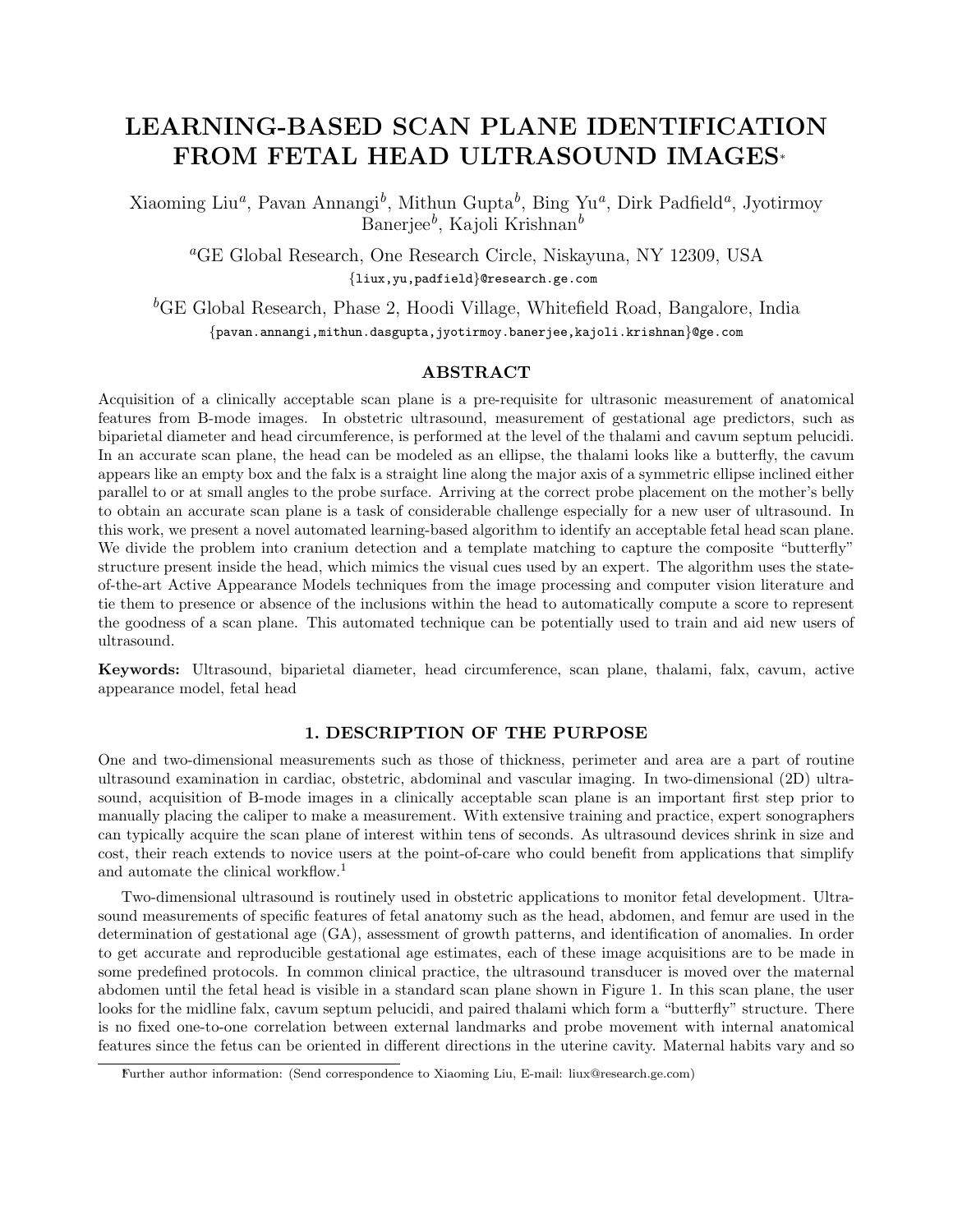

Figure 1. Anatomical structures in a correct fetal head scan image.

does the size of the fetus and its presentation in an ultrasound image. As a result, the image acquisition of the correct scan plane is both a challenging and time consuming task for non-expert users. The current methodology aims at assisting novice users of ultrasound by providing an automated feedback on the quality of scan plane during the scanning procedure.

As learned from the experienced sonographers, the key factor to claim a correct scan plane is the presence of the paired thalami structure. Hence, following the same principle, we will utilize automatic machine learning algorithms to detect this structure after the head region is localized. In the computer vision community, there have been extensive prior efforts on detecting an object instance with variability in both its shape and appearance. In particular, learning-based approaches, the Active Appearance Models  $(AAM)^{2-5}$  and its variations such as Boosted Appearance Models<sup>6,7</sup> and Boosted Ranking Models,<sup>8,9</sup> are popular approaches since the variations of the object class (or the structure) can be explicitly explored based on a set of representative training samples. Hence, we choose to employ an advanced AAM approach to find such structures in the images. Furthermore, we also use a score function to calculate the correctness of head scan plane based on the detected structure. We test our approach with a set of 94 still frames of fetal head images, each with an expert label of whether it is a correct scan plane.

# 2. METHOD AND ALGORITHM

We solve the scan plane identification problem using a three-step method, as shown in Figure 2. Given an ultrasound scan image, we first attempt to detect the fetal head by the method of Banerjee and Krishnan .<sup>10</sup> If a head is detected, we rectify the head region based on the estimated head orientation. It is well known that the presence of a composite structure, such as the butterfly-shaped thalami and the falx, is a strong indication of correct scan planes. Hence, the second step is to detect whether this structure exists in the center part of the head region. Due to large amount of variations in the appearance and shape of this structure, we employ Active Appearance Models (AAM) for the task of structure fitting. Finally, we utilize a learning-based score function to calculate the correctness of the head scan plane given the detected structure.

## 2.1 Structure Fitting

The shape model and appearance model part of an AAM are trained with a representative set of images. The distribution of landmarks is modeled as the shape model. Given  $M$  ultrasound images with good scan planes, each image  $I_m$  is manually labeled with a set of v landmarks, whose collection is treated as one observation for the shape model,  $\mathbf{s} = [x_1, y_1, x_2, y_2, ..., x_v, y_v]^T$ . Finally eigen analysis is applied on the observations set and the resultant linear shape space can represent any shape as:  $\mathbf{s}(\mathbf{P}) = \mathbf{s}_0 + \sum_{i=1}^n p_i \mathbf{s}_i$ , where  $\mathbf{s}_0$  is the mean shape,  $\mathbf{s}_i$ is the i<sup>th</sup> shape basis, and  $\mathbf{p} = [p_1, p_2, ..., p_n]$  is the shape coefficient. With the shape basis, a mapping function from the model coordinate system to the observation coordinate system can be defined as  $W(x; p)$ , where x is a pixel coordinate defined by the mean shape  $s_0$ .

After the shape model is trained, the appearance model is obtained as follows. Each image is warped into the mean shape based on the piece-wise affine transformation between its shape instance and the mean shape.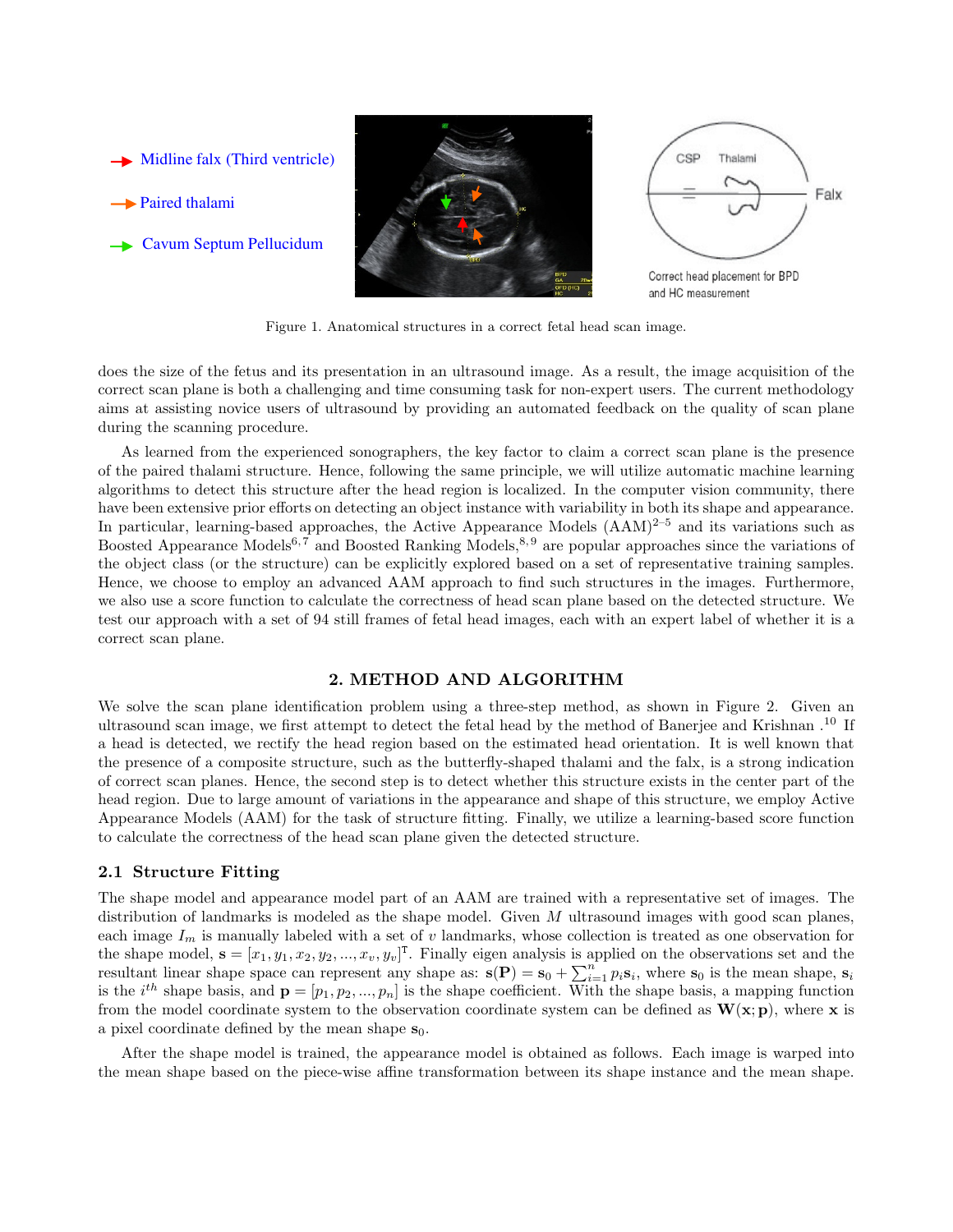

Figure 2. The overview of our 3-step approach to scan plane identification.

These shape-normalized appearances from all training images are fed into eigen analysis and the resultant model can represent any appearance as:  $A(\mathbf{x}; \lambda) = A_0(\mathbf{x}) + \sum_{i=1}^m \lambda_i A_i(\mathbf{x})$ , where  $A_0$  is the mean appearance,  $A_i$  is the  $i^{th}$  appearance basis, and  $\lambda = [\lambda_1, \lambda_2, ..., \lambda_m]$  is the appearance coefficient. Figure 3 shows the AAM trained using 51 ultrasound images.

From the modeling side, the AAM generated above can synthesize the butterfly structure with arbitrary shape and appearance within a certain population. On the other hand, model fitting is used by AAM to explain a good scan plane image by finding the optimal shape and appearance coefficients such that the synthesized image is as close to the observation image as possible. This leads to the cost function used in model fitting,<sup>2</sup>  $J(\mathbf{p}, \lambda) = \sum_{\mathbf{x} \in \mathbf{s}_0} [I(\mathbf{W}(\mathbf{x}; \mathbf{p})) - A(\mathbf{x}; \lambda)]^2$ , which is the mean-square-error (MSE) between the image warped from the observation  $I(\mathbf{W}(\mathbf{x}; \mathbf{p}))$  and the synthesized appearance model instance  $A(\mathbf{x}; \lambda)$ .

Traditionally this minimization of the aforementioned cost function is solved by gradient decent methods. Baker and Matthews<sup>11</sup> proposed the Inverse Compositional and Simultaneously Inverse Compositional methods that greatly improve the fitting performance. Their basic idea is that the role of appearance templates and the input image is switched when computing  $\Delta P$ . Thus a large portion of time-consuming steps in parameter estimation can be pre-computed and remain constant during the fitting iteration.

In our application, applying the AAM to structure fitting problem means that AAM attempts to optimize the shape/appearance coefficients initialized by the mean shape  $s_0$  at the center of the rectified head region. To improve the fitting performance, we have applied a number of enhancements to this approach, among which model enhancement and video-based fitting are the major ones. Firstly, we employ the iterative model enhancement technique<sup>3</sup> in learning an AAM. The basic idea is that by iteratively performing model learning and image



Figure 3. The mean and top 7 eigenvectors of the shape model (left) and the appearance model (right), which represents the possible shape and appearance variations of the "butterfly" structure.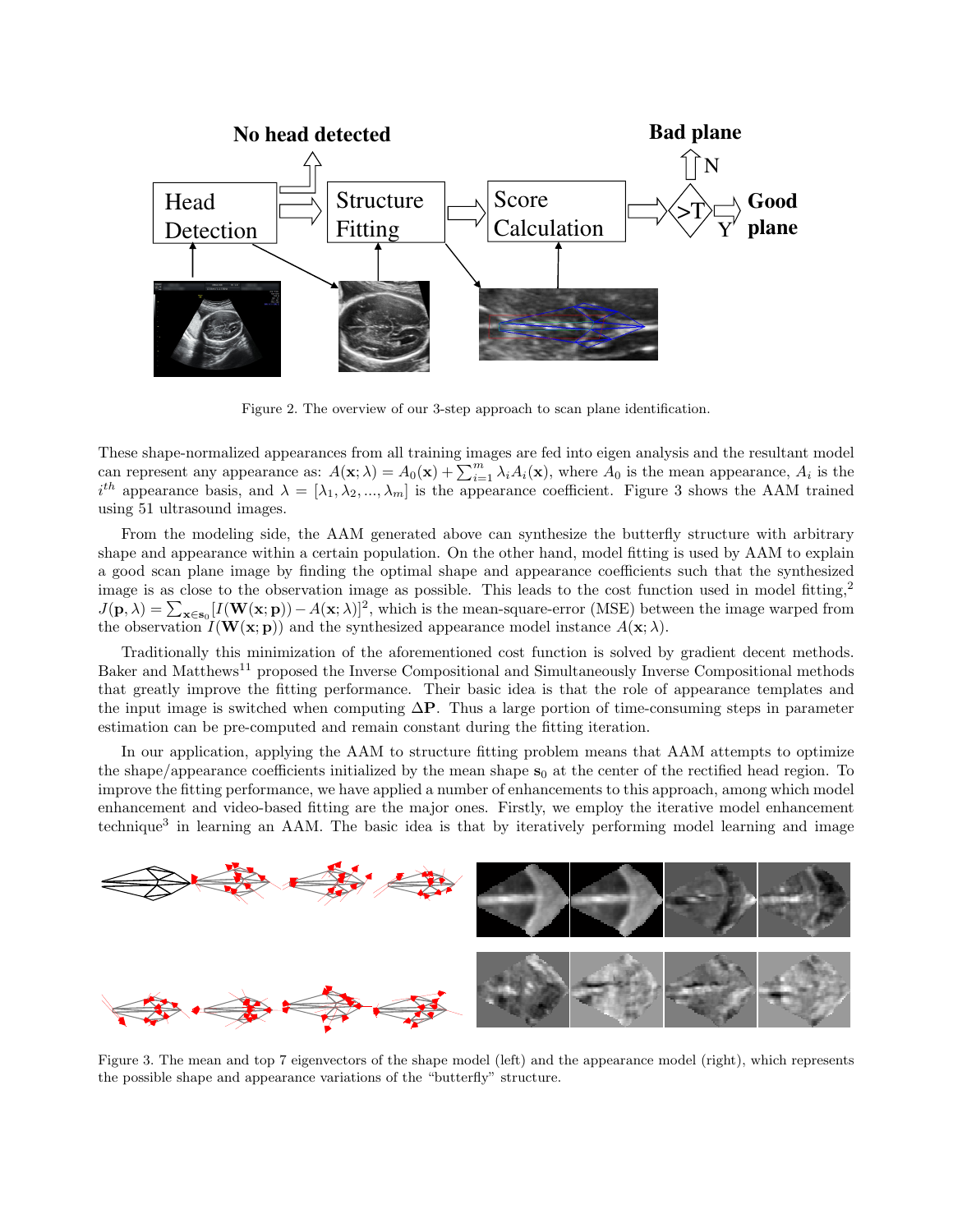alignment, the manually labeled landmarks can be modified such that an enhanced model can be generated. This enhanced model not only improves the fitting performance, but also increases its efficiency. Secondly, conventional AAM-based fitting rarely takes advantage of the temporal correlation while applying to ultrasound scan sequences. We employ the video-based approach<sup>5</sup> that can automatically make use of the fitting results in previous scan frames, in addition to the generically trained AAM model. This is particularly useful for the fitting to a continuous sequence of scan frames.

## 2.2 Score Function

After AAM fitting converges, one straightforward way is to use the computed  $J(\mathbf{p}, \lambda)$  as the correctness measurement for a scan plane. However, it has an obvious drawback. Although we wish that  $J(\mathbf{p},\lambda)$  can fully indicate the appearance similarity between the test frame and the model, the fitting inaccuracy of the shape will also contribute to the final appearance residue  $J(\mathbf{p}, \lambda)$ . Hence, we propose to learn a classifier and use that as the score function. We select a set of positive samples, which are the correct scan plane images with AAM-estimated landmarks, and a set of negative samples, which are the incorrect scan plane images with AAM-estimated landmarks. The feature representation for both classes is the warped image pixels within the mean shape space,  $I(\mathbf{W}(\mathbf{x}; \mathbf{p}))$ . Linear discriminative analysis (LDA)<sup>12</sup> is utilized to learn a classifier for the given samples. Since we only have two classes, the LDA classifier is a one-dimensional vector acting as the weights for each pixel in the feature space  $I(\mathbf{W}(\mathbf{x}; \mathbf{p}))$ .

## 3. EXPERIMENTAL RESULTS

The test data set consists of 94 fetal head scan images. These images were subjectively rated by an expert clinician as correct/incorrect scan planes. The ratio of correct to incorrect scan planes as rated by the expert is 49:45. This baseline rating is treated as the ground truth while performing quantitative evaluation. Our goal is to develop an algorithm that can produce the scan plane classification results as similar to the domain expert as possible.

In our template-based approach, we utilize 51 ultrasound images of correct scan planes to learn the AAM model. Also, 112 images are used to train the LDA-based score function. Note that all of these images are not part of the 94 test images mentioned earlier. Figure 5 shows the AAM fitting results and the LDA scores of 4 images in the test set. It can be observed that the score is a good indication of how likely the image is a correct scan plane. Figure 6 shows the Receiver operating characteristic (ROC) curve of the test on the entire test set. The Equal Error Rate (EER) of our approach is around 28% on this data set. In terms of speed, both the AAM-based structure fitting and score function calculation can run in real-time (30+ frames per second) on a conventional PC.



Figure 4. Example scan planes with decreasing scores 5.4, 3.4, 0.8 and -1.8 (from left to right). The classification threshold is 0.6. Notice that imperfections of the head segmentation and hence the rectification are well handled by our structure fitting algorithm.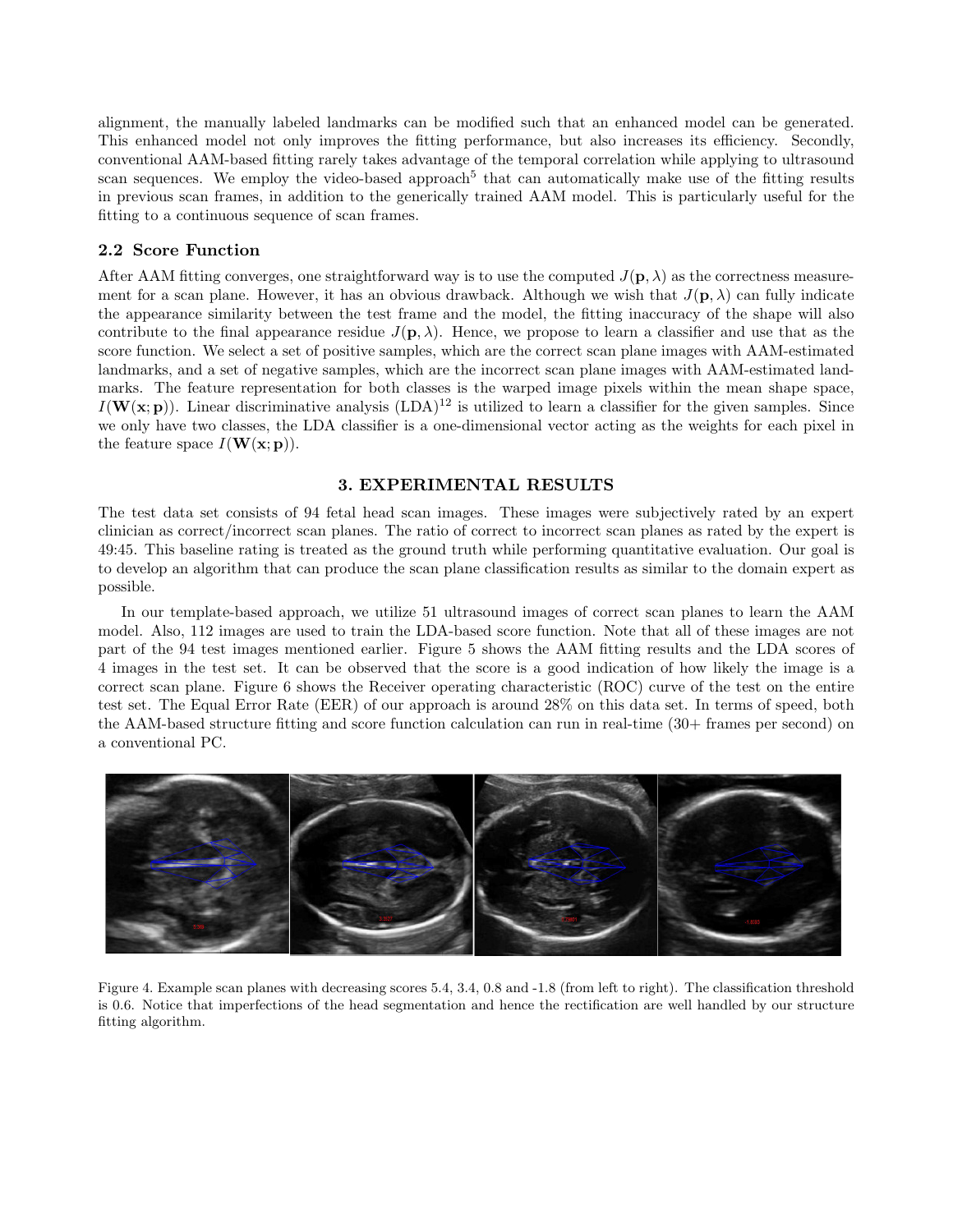

Figure 5. ROC curve of our approach on the test set.

#### 4. NOVEL OR BREAKTHROUGH WORK

Within the community of expert sonographers, scan plane identification has been traditionally considered as a problem which eventually becomes simpler with years of practice. In this work, we have developed automated detection and recognition algorithms to simplify clinical workflow that could help in reducing the time of acquisition of scan planes for non-expert users of ultrasound. We propose a novel idea to generate a score for the acceptability of the current frame, which is visible on the console, to make a biometry measurement.<sup>13</sup> We believe that this work can be an important pre-curser to many ultrasound measurements which depend on a stringent definition of a 2D scan plane. Unlike the work of Jackson and Hossack  $^{14}$  that utilizes the position of the probe and registers it with body coordinates to arrive at the acceptability of the image, our method relies solely on the 2D image information and scan plane guidelines. Unlike another similar work<sup>15</sup> that facilitates comparison of images across multiple scans by ensuring fixed parameters for all scans, our scoring implicitly captures scanning presets for the anatomy/scan plane of interest through the model learning process. Since we calculate a single normalized score for a standalone image, we could easily apply comparative scoring for a cine loop. In our implementation, the single score is determined by correlating clinical input to real measurable quantity and then normalizing against the variability present in the data. Unlike the work of Stre *et al.*<sup>16</sup> that uses a previously acquired reference loop to guide and help acquisition of a specific cut-plane that could be useful in specific applications like needle or catheter guidance, our main goal is to simplify acquisition of scan planes to facilitate measurements. Consequently, we do not require a carefully acquired reference scan. However, our approach enables the user to collect a long video by scanning the entire belly of the patient, and then our algorithm can generate scores for the frames which are pertinent for a particular biometry measurement.

# 5. CONCLUSIONS

In this work we present an automatic method to rate the quality of the fetal head scan plane to enable subsequent biometry measurements. The learning-based AAM method is used to seek the specific structure unique to the correct scan planes. We have demonstrated the performance of our method on a labeled set of scan images. Our future work will focus on combining the proposed method with the feature-based method<sup>13</sup> to simultaneously leverage their overlap and complementary attributes.

## ACKNOWLEDGMENTS

The authors would like to thank Dr. Madhumita Gupta and Dr. Uday Patil for providing clinical insights and ground truth.